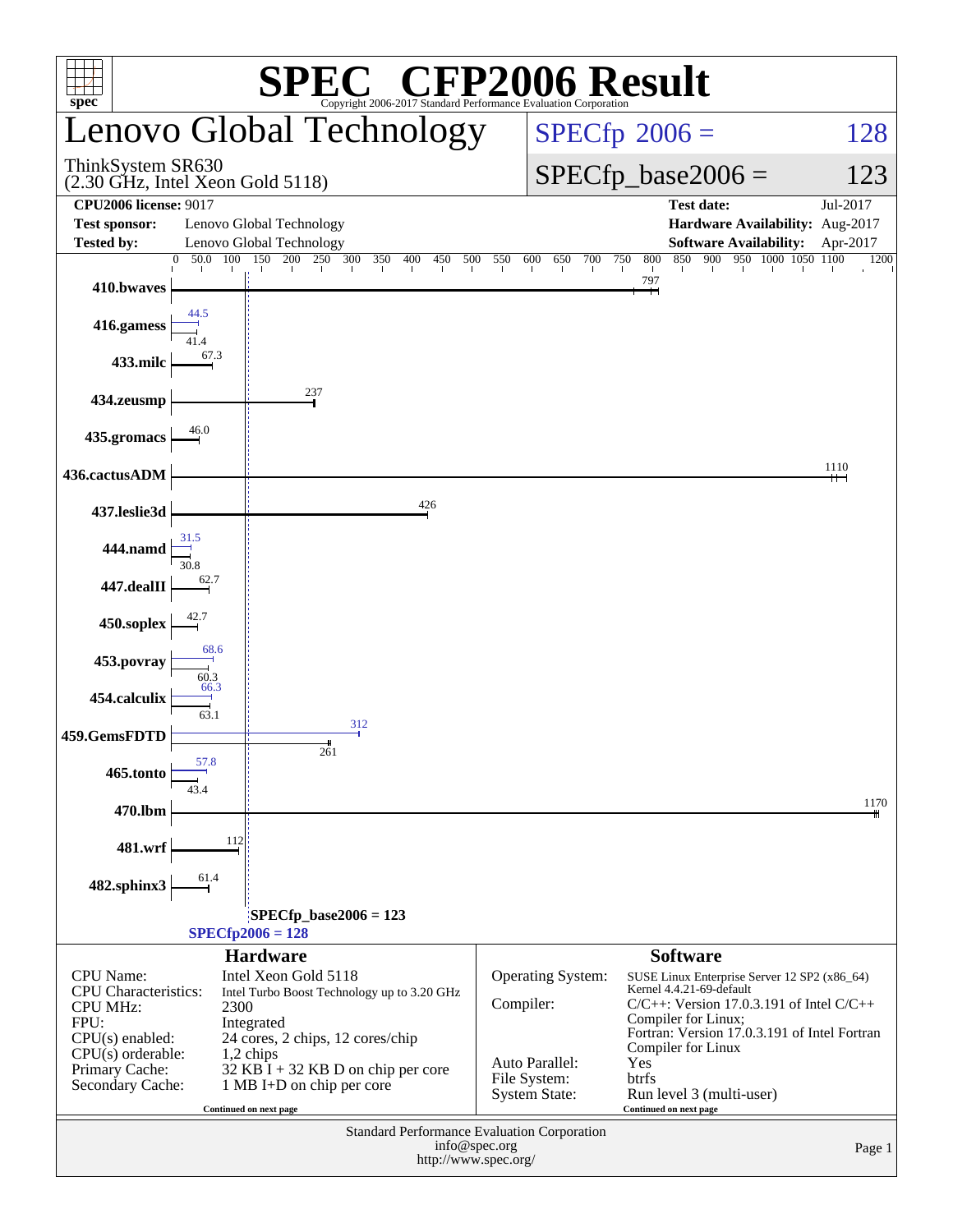| <b>SPEC CFP2006 Result</b><br>$\Box$<br>$spec^*$<br>Copyright 2006-2017 Standard Performance Evaluation Corporation |                                                                               |              |                        |              |                        |              |                                                                |                     |                               |                     |                        |                     |  |
|---------------------------------------------------------------------------------------------------------------------|-------------------------------------------------------------------------------|--------------|------------------------|--------------|------------------------|--------------|----------------------------------------------------------------|---------------------|-------------------------------|---------------------|------------------------|---------------------|--|
| enovo Global Technology                                                                                             |                                                                               |              |                        |              |                        |              | $SPECfp2006 =$<br>128                                          |                     |                               |                     |                        |                     |  |
| ThinkSystem SR630<br>$(2.30 \text{ GHz}, \text{Intel Xeon Gold } 5118)$                                             |                                                                               |              |                        |              |                        |              | $SPECfp\_base2006 =$                                           |                     |                               |                     |                        | 123                 |  |
| <b>CPU2006 license: 9017</b>                                                                                        |                                                                               |              |                        |              |                        |              |                                                                |                     | <b>Test date:</b>             |                     |                        | Jul-2017            |  |
| Hardware Availability: Aug-2017<br><b>Test sponsor:</b><br>Lenovo Global Technology                                 |                                                                               |              |                        |              |                        |              |                                                                |                     |                               |                     |                        |                     |  |
| <b>Tested by:</b><br>Lenovo Global Technology<br><b>Software Availability:</b><br>Apr-2017                          |                                                                               |              |                        |              |                        |              |                                                                |                     |                               |                     |                        |                     |  |
|                                                                                                                     | L <sub>3</sub> Cache:<br>16.5 MB I+D on chip per chip<br>Other Cache:<br>None |              |                        |              |                        |              | <b>Base Pointers:</b><br>64-bit<br>32/64-bit<br>Peak Pointers: |                     |                               |                     |                        |                     |  |
| Memory:<br>384 GB (24 x 16 GB 2Rx8 PC4-2666V-R, running at                                                          |                                                                               |              |                        |              |                        |              | Other Software:<br>None                                        |                     |                               |                     |                        |                     |  |
| 2400 MHz)<br>Disk Subsystem:<br>1 x 800 GB SAS SSD                                                                  |                                                                               |              |                        |              |                        |              |                                                                |                     |                               |                     |                        |                     |  |
| Other Hardware:<br>None                                                                                             |                                                                               |              |                        |              |                        |              |                                                                |                     |                               |                     |                        |                     |  |
|                                                                                                                     |                                                                               |              |                        |              |                        |              |                                                                |                     |                               |                     |                        |                     |  |
|                                                                                                                     |                                                                               |              |                        |              | <b>Results Table</b>   |              |                                                                |                     |                               |                     |                        |                     |  |
|                                                                                                                     | <b>Base</b>                                                                   |              |                        |              |                        |              | <b>Peak</b>                                                    |                     |                               |                     |                        |                     |  |
| <b>Benchmark</b><br>410.bwayes                                                                                      | <b>Seconds</b><br>17.7                                                        | Ratio<br>769 | <b>Seconds</b><br>17.0 | Ratio<br>797 | <b>Seconds</b><br>16.8 | Ratio<br>809 | <b>Seconds</b><br>17.7                                         | <b>Ratio</b><br>769 | <b>Seconds</b><br><b>17.0</b> | <b>Ratio</b><br>797 | <b>Seconds</b><br>16.8 | <b>Ratio</b><br>809 |  |
| 416.gamess                                                                                                          | 473                                                                           | 41.4         | 474                    | 41.3         | 473                    | 41.4         | 440                                                            | 44.5                | 440                           | 44.5                | 439                    | 44.6                |  |
| 433.milc                                                                                                            | 136                                                                           | 67.3         | 137                    | 67.0         | 135                    | 67.9         | 136                                                            | 67.3                | 137                           | 67.0                | 135                    | 67.9                |  |
| 434.zeusmp                                                                                                          | 38.2                                                                          | 238          | 38.5                   | 236          | 38.4                   | 237          | 38.2                                                           | 238                 | 38.5                          | 236                 | 38.4                   | 237                 |  |
| 435.gromacs                                                                                                         | 155                                                                           | 45.9         | 155                    | 46.0         | 155                    | 46.1         | 155                                                            | 45.9                | 155                           | 46.0                | 155                    | 46.1                |  |
| 436.cactusADM                                                                                                       | 10.9                                                                          | 1100         | 10.8                   | 1110         | 10.6                   | 1120         | 10.9                                                           | 1100                | <b>10.8</b>                   | 1110                | 10.6                   | 1120                |  |
| 437.leslie3d                                                                                                        | 22.1                                                                          | 426          | 22.1                   | 426          | 22.1                   | 426          | <u>22.1</u>                                                    | 426                 | 22.1                          | 426                 | 22.1                   | 426                 |  |
| 444.namd                                                                                                            | 260                                                                           | 30.8         | 260                    | 30.8         | 260                    | 30.8         | 254                                                            | 31.5                | 254                           | 31.5                | 254                    | 31.5                |  |
| 447.dealII                                                                                                          | 182                                                                           | 62.8         | 183                    | 62.7         | 182                    | 62.7         | 182                                                            | 62.8                | 183                           | 62.7                | 182                    | 62.7                |  |
| 450.soplex                                                                                                          | 196                                                                           | 42.6         | 195                    | 42.8         | 195                    | 42.7         | 196                                                            | 42.6                | 195                           | 42.8                | 195                    | 42.7                |  |
| 453.povray                                                                                                          | 88.2                                                                          | 60.3         | 88.2                   | 60.3         | 88.1                   | 60.4         | 77.6                                                           | 68.6                | 77.8                          | 68.4                | 77.6                   | 68.6                |  |
| 454.calculix                                                                                                        | 130                                                                           | 63.3         | 131                    | 63.1         | 131                    | 62.9         | 124                                                            | 66.4                | 124                           | 66.3                | 124                    | 66.3                |  |
| 459.GemsFDTD                                                                                                        | 40.6                                                                          | 261          | 40.8                   | 260          | 40.1                   | 265          | <b>34.0</b>                                                    | 312                 | 34.0                          | 312                 | 34.1                   | 311                 |  |
| 465.tonto                                                                                                           | 228                                                                           | 43.1         | 227                    | 43.4         | 227                    | 43.4         | <b>170</b>                                                     | 57.8                | 170                           | 57.8                | 170                    | 57.7                |  |
| 470.1bm                                                                                                             | 11.7                                                                          | 1180         | 11.7                   | 1170         | 11.8                   | 1170         | 11.7                                                           | 1180                | 11.7                          | 1170                | 11.8                   | 1170                |  |
| 481.wrf                                                                                                             | 101                                                                           | 111          | 99.8                   | 112          | 99.9                   | 112          | 101                                                            | 111                 | 99.8                          | 112                 | 99.9                   | 112                 |  |
| $482$ .sphinx $3$                                                                                                   | 317                                                                           | 61.4         | 316                    | 61.7         | 317                    | 61.4         | 317                                                            | 61.4                | 316                           | 61.7                | 317                    | 61.4                |  |

Results appear in the [order in which they were run.](http://www.spec.org/auto/cpu2006/Docs/result-fields.html#RunOrder) Bold underlined text [indicates a median measurement.](http://www.spec.org/auto/cpu2006/Docs/result-fields.html#Median)

#### **[Operating System Notes](http://www.spec.org/auto/cpu2006/Docs/result-fields.html#OperatingSystemNotes)**

Stack size set to unlimited using "ulimit -s unlimited"

#### **[Platform Notes](http://www.spec.org/auto/cpu2006/Docs/result-fields.html#PlatformNotes)**

BIOS configuration: Choose Operating Mode set to Maximum Performance Hyper-Threading set to Disable LLC dead line alloc set to Disable Sysinfo program /home/cpu2006-1.2-ic17.0u3/config/sysinfo.rev6993 Revision 6993 of 2015-11-06 (b5e8d4b4eb51ed28d7f98696cbe290c1) running on Cable-SPECcpu2006-SUSE12SP2 Wed Jul 19 22:24:17 2017

This section contains SUT (System Under Test) info as seen by

Continued on next page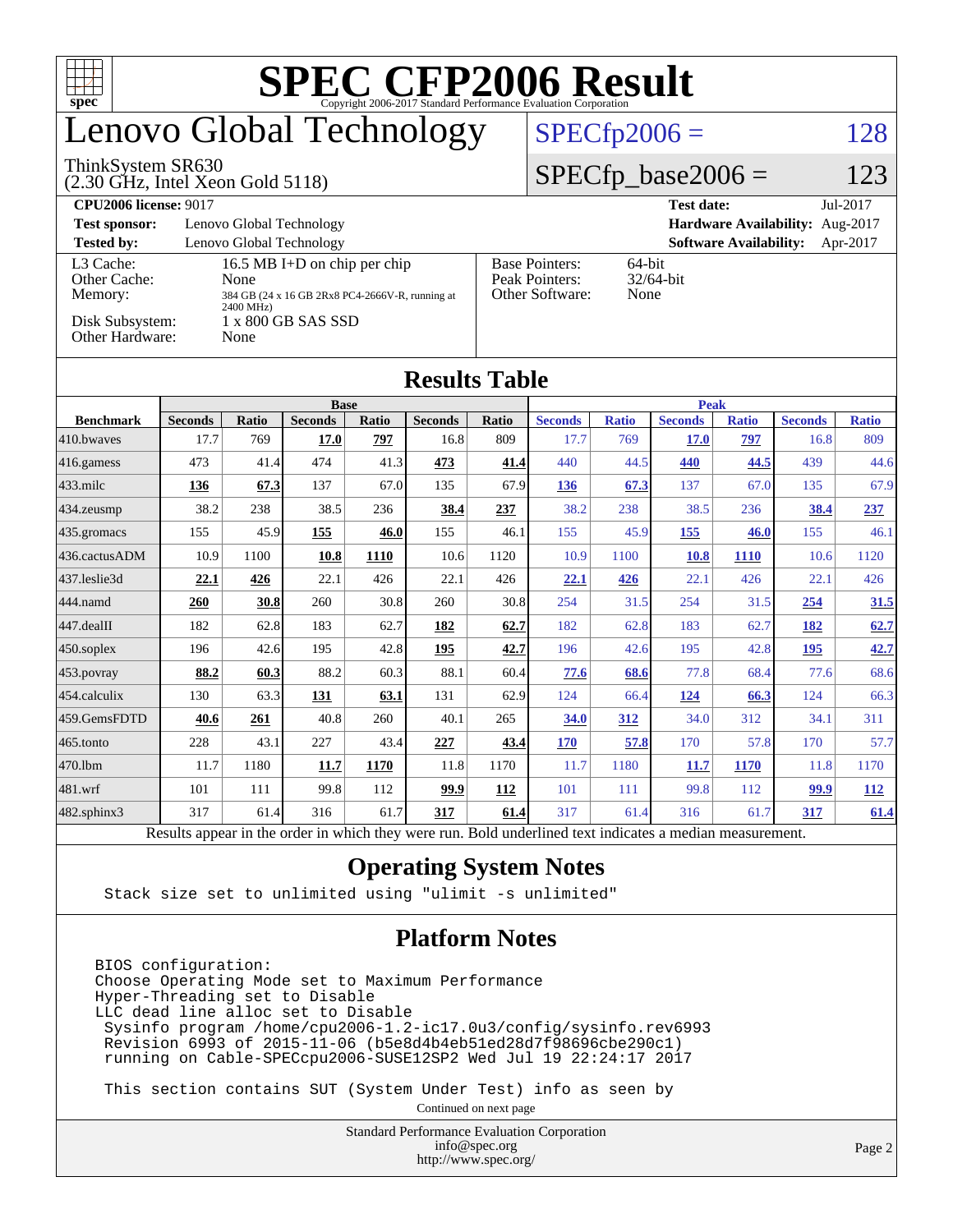

## enovo Global Technology

ThinkSystem SR630

 $SPECTp2006 = 128$ 

(2.30 GHz, Intel Xeon Gold 5118)

 $SPECTp\_base2006 = 123$ 

#### **[CPU2006 license:](http://www.spec.org/auto/cpu2006/Docs/result-fields.html#CPU2006license)** 9017 **[Test date:](http://www.spec.org/auto/cpu2006/Docs/result-fields.html#Testdate)** Jul-2017

**[Test sponsor:](http://www.spec.org/auto/cpu2006/Docs/result-fields.html#Testsponsor)** Lenovo Global Technology **[Hardware Availability:](http://www.spec.org/auto/cpu2006/Docs/result-fields.html#HardwareAvailability)** Aug-2017 **[Tested by:](http://www.spec.org/auto/cpu2006/Docs/result-fields.html#Testedby)** Lenovo Global Technology **[Software Availability:](http://www.spec.org/auto/cpu2006/Docs/result-fields.html#SoftwareAvailability)** Apr-2017

#### **[Platform Notes \(Continued\)](http://www.spec.org/auto/cpu2006/Docs/result-fields.html#PlatformNotes)**

Standard Performance Evaluation Corporation [info@spec.org](mailto:info@spec.org) <http://www.spec.org/> Page 3 some common utilities. To remove or add to this section, see: <http://www.spec.org/cpu2006/Docs/config.html#sysinfo> From /proc/cpuinfo model name : Intel(R) Xeon(R) Gold 5118 CPU @ 2.30GHz 2 "physical id"s (chips) 24 "processors" cores, siblings (Caution: counting these is hw and system dependent. The following excerpts from /proc/cpuinfo might not be reliable. Use with caution.) cpu cores : 12 siblings : 12 physical 0: cores 0 1 2 3 4 5 8 9 10 11 12 13 physical 1: cores 0 1 2 3 4 5 8 9 10 11 12 13 cache size : 16896 KB From /proc/meminfo MemTotal: 395893396 kB HugePages\_Total: 0<br>Hugepagesize: 2048 kB Hugepagesize: From /etc/\*release\* /etc/\*version\* SuSE-release: SUSE Linux Enterprise Server 12 (x86\_64) VERSION = 12 PATCHLEVEL = 2 # This file is deprecated and will be removed in a future service pack or release. # Please check /etc/os-release for details about this release. os-release: NAME="SLES" VERSION="12-SP2" VERSION\_ID="12.2" PRETTY\_NAME="SUSE Linux Enterprise Server 12 SP2" ID="sles" ANSI\_COLOR="0;32" CPE\_NAME="cpe:/o:suse:sles:12:sp2" uname -a: Linux Cable-SPECcpu2006-SUSE12SP2 4.4.21-69-default #1 SMP Tue Oct 25 10:58:20 UTC 2016 (9464f67) x86\_64 x86\_64 x86\_64 GNU/Linux run-level 3 Jul 19 22:22 SPEC is set to: /home/cpu2006-1.2-ic17.0u3 Filesystem Type Size Used Avail Use% Mounted on<br>
/dev/sda2 btrfs 744G 180G 563G 25% /home 744G 180G 563G 25% /home Additional information from dmidecode: Warning: Use caution when you interpret this section. The 'dmidecode' program reads system data which is "intended to allow hardware to be accurately determined", but the intent may not be met, as there are frequent changes to<br>Continued on next page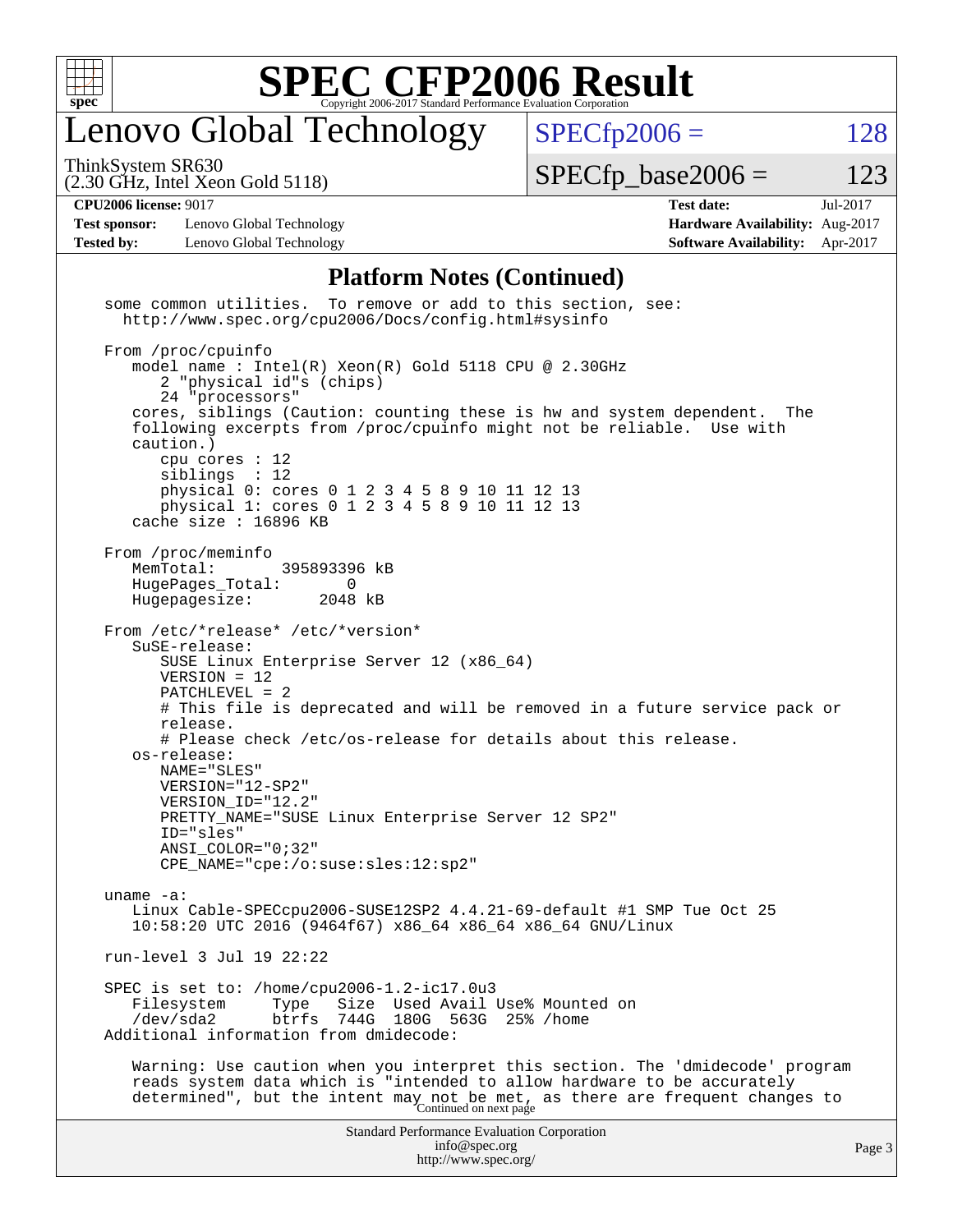

## enovo Global Technology

 $SPECTp2006 = 128$ 

ThinkSystem SR630

(2.30 GHz, Intel Xeon Gold 5118)

 $SPECTp\_base2006 = 123$ 

**[Test sponsor:](http://www.spec.org/auto/cpu2006/Docs/result-fields.html#Testsponsor)** Lenovo Global Technology **[Hardware Availability:](http://www.spec.org/auto/cpu2006/Docs/result-fields.html#HardwareAvailability)** Aug-2017 **[Tested by:](http://www.spec.org/auto/cpu2006/Docs/result-fields.html#Testedby)** Lenovo Global Technology **[Software Availability:](http://www.spec.org/auto/cpu2006/Docs/result-fields.html#SoftwareAvailability)** Apr-2017

**[CPU2006 license:](http://www.spec.org/auto/cpu2006/Docs/result-fields.html#CPU2006license)** 9017 **[Test date:](http://www.spec.org/auto/cpu2006/Docs/result-fields.html#Testdate)** Jul-2017

#### **[Platform Notes \(Continued\)](http://www.spec.org/auto/cpu2006/Docs/result-fields.html#PlatformNotes)**

hardware, firmware, and the "DMTF SMBIOS" standard.

 BIOS Lenovo -[IVE109Q-1.00]- 06/28/2017 Memory: 24x Samsung M393A2K43BB1-CTD 16 GB 2 rank 2666 MHz, configured at 2400 MHz

(End of data from sysinfo program)

#### **[General Notes](http://www.spec.org/auto/cpu2006/Docs/result-fields.html#GeneralNotes)**

Environment variables set by runspec before the start of the run: KMP\_AFFINITY = "granularity=fine,compact" LD\_LIBRARY\_PATH = "/home/cpu2006-1.2-ic17.0u3/lib/ia32:/home/cpu2006-1.2-ic17.0u3/lib/intel64:/home/cpu2006-1.2-ic17.0u3/sh10.2" OMP\_NUM\_THREADS = "24"

 Binaries compiled on a system with 1x Intel Core i7-4790 CPU + 32GB RAM memory using Redhat Enterprise Linux 7.2 Transparent Huge Pages disabled with: echo never > /sys/kernel/mm/transparent\_hugepage/enabled Filesystem page cache cleared with: shell invocation of 'sync; echo 3 > /proc/sys/vm/drop\_caches' prior to run

#### **[Base Compiler Invocation](http://www.spec.org/auto/cpu2006/Docs/result-fields.html#BaseCompilerInvocation)**

[C benchmarks](http://www.spec.org/auto/cpu2006/Docs/result-fields.html#Cbenchmarks): [icc -m64](http://www.spec.org/cpu2006/results/res2017q4/cpu2006-20170918-49489.flags.html#user_CCbase_intel_icc_64bit_bda6cc9af1fdbb0edc3795bac97ada53)

[C++ benchmarks:](http://www.spec.org/auto/cpu2006/Docs/result-fields.html#CXXbenchmarks) [icpc -m64](http://www.spec.org/cpu2006/results/res2017q4/cpu2006-20170918-49489.flags.html#user_CXXbase_intel_icpc_64bit_fc66a5337ce925472a5c54ad6a0de310)

[Fortran benchmarks](http://www.spec.org/auto/cpu2006/Docs/result-fields.html#Fortranbenchmarks): [ifort -m64](http://www.spec.org/cpu2006/results/res2017q4/cpu2006-20170918-49489.flags.html#user_FCbase_intel_ifort_64bit_ee9d0fb25645d0210d97eb0527dcc06e)

[Benchmarks using both Fortran and C](http://www.spec.org/auto/cpu2006/Docs/result-fields.html#BenchmarksusingbothFortranandC): [icc -m64](http://www.spec.org/cpu2006/results/res2017q4/cpu2006-20170918-49489.flags.html#user_CC_FCbase_intel_icc_64bit_bda6cc9af1fdbb0edc3795bac97ada53) [ifort -m64](http://www.spec.org/cpu2006/results/res2017q4/cpu2006-20170918-49489.flags.html#user_CC_FCbase_intel_ifort_64bit_ee9d0fb25645d0210d97eb0527dcc06e)

#### **[Base Portability Flags](http://www.spec.org/auto/cpu2006/Docs/result-fields.html#BasePortabilityFlags)**

 410.bwaves: [-DSPEC\\_CPU\\_LP64](http://www.spec.org/cpu2006/results/res2017q4/cpu2006-20170918-49489.flags.html#suite_basePORTABILITY410_bwaves_DSPEC_CPU_LP64) 416.gamess: [-DSPEC\\_CPU\\_LP64](http://www.spec.org/cpu2006/results/res2017q4/cpu2006-20170918-49489.flags.html#suite_basePORTABILITY416_gamess_DSPEC_CPU_LP64) 433.milc: [-DSPEC\\_CPU\\_LP64](http://www.spec.org/cpu2006/results/res2017q4/cpu2006-20170918-49489.flags.html#suite_basePORTABILITY433_milc_DSPEC_CPU_LP64) 434.zeusmp: [-DSPEC\\_CPU\\_LP64](http://www.spec.org/cpu2006/results/res2017q4/cpu2006-20170918-49489.flags.html#suite_basePORTABILITY434_zeusmp_DSPEC_CPU_LP64) 435.gromacs: [-DSPEC\\_CPU\\_LP64](http://www.spec.org/cpu2006/results/res2017q4/cpu2006-20170918-49489.flags.html#suite_basePORTABILITY435_gromacs_DSPEC_CPU_LP64) [-nofor\\_main](http://www.spec.org/cpu2006/results/res2017q4/cpu2006-20170918-49489.flags.html#user_baseLDPORTABILITY435_gromacs_f-nofor_main) 436.cactusADM: [-DSPEC\\_CPU\\_LP64](http://www.spec.org/cpu2006/results/res2017q4/cpu2006-20170918-49489.flags.html#suite_basePORTABILITY436_cactusADM_DSPEC_CPU_LP64) [-nofor\\_main](http://www.spec.org/cpu2006/results/res2017q4/cpu2006-20170918-49489.flags.html#user_baseLDPORTABILITY436_cactusADM_f-nofor_main) 437.leslie3d: [-DSPEC\\_CPU\\_LP64](http://www.spec.org/cpu2006/results/res2017q4/cpu2006-20170918-49489.flags.html#suite_basePORTABILITY437_leslie3d_DSPEC_CPU_LP64) 444.namd: [-DSPEC\\_CPU\\_LP64](http://www.spec.org/cpu2006/results/res2017q4/cpu2006-20170918-49489.flags.html#suite_basePORTABILITY444_namd_DSPEC_CPU_LP64)

Continued on next page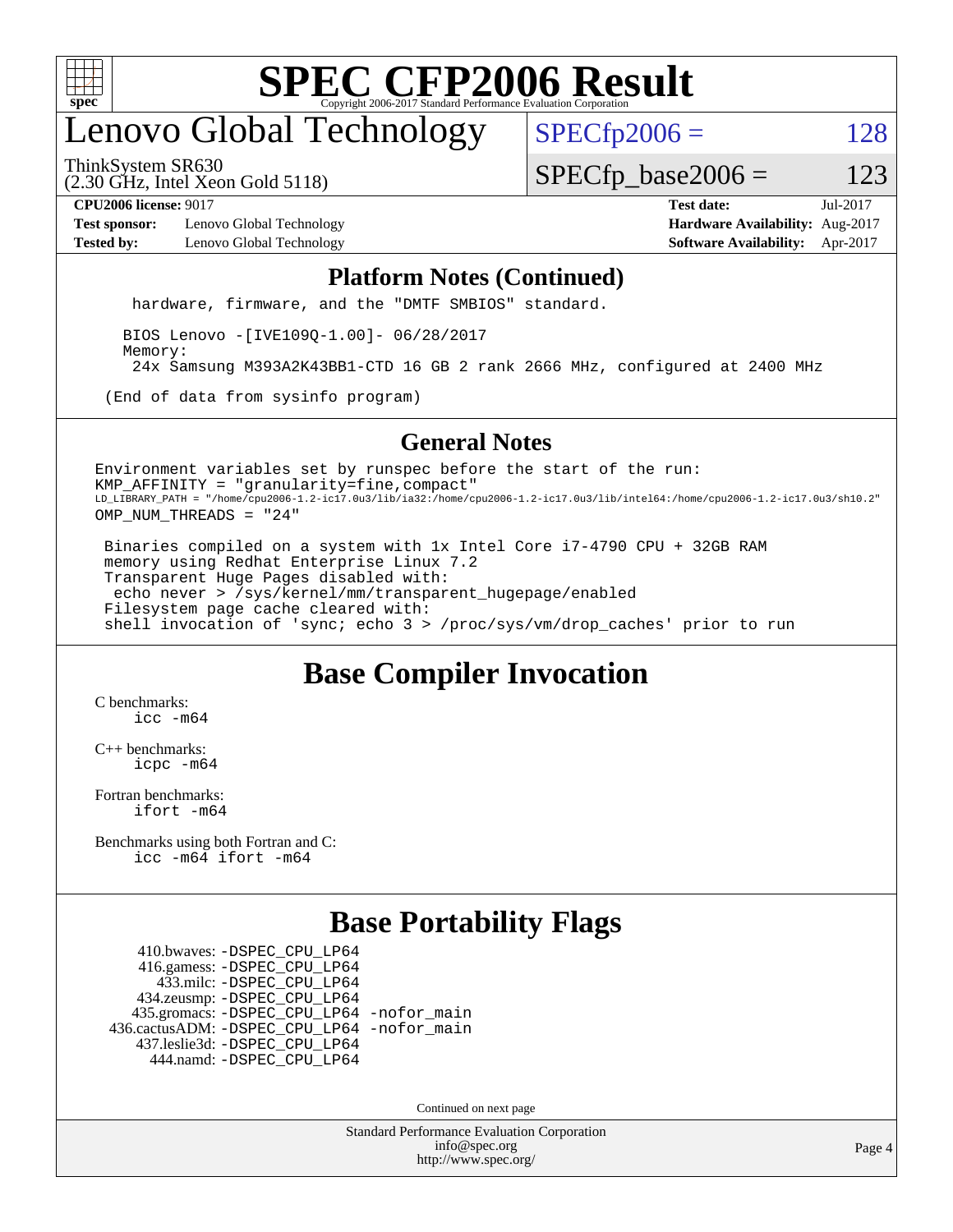

### enovo Global Technology

ThinkSystem SR630

(2.30 GHz, Intel Xeon Gold 5118)

 $SPECfp2006 = 128$  $SPECfp2006 = 128$ 

 $SPECfp\_base2006 = 123$ 

**[Test sponsor:](http://www.spec.org/auto/cpu2006/Docs/result-fields.html#Testsponsor)** Lenovo Global Technology **[Hardware Availability:](http://www.spec.org/auto/cpu2006/Docs/result-fields.html#HardwareAvailability)** Aug-2017

**[CPU2006 license:](http://www.spec.org/auto/cpu2006/Docs/result-fields.html#CPU2006license)** 9017 **[Test date:](http://www.spec.org/auto/cpu2006/Docs/result-fields.html#Testdate)** Jul-2017 **[Tested by:](http://www.spec.org/auto/cpu2006/Docs/result-fields.html#Testedby)** Lenovo Global Technology **[Software Availability:](http://www.spec.org/auto/cpu2006/Docs/result-fields.html#SoftwareAvailability)** Apr-2017

### **[Base Portability Flags \(Continued\)](http://www.spec.org/auto/cpu2006/Docs/result-fields.html#BasePortabilityFlags)**

 447.dealII: [-DSPEC\\_CPU\\_LP64](http://www.spec.org/cpu2006/results/res2017q4/cpu2006-20170918-49489.flags.html#suite_basePORTABILITY447_dealII_DSPEC_CPU_LP64) 450.soplex: [-DSPEC\\_CPU\\_LP64](http://www.spec.org/cpu2006/results/res2017q4/cpu2006-20170918-49489.flags.html#suite_basePORTABILITY450_soplex_DSPEC_CPU_LP64) 453.povray: [-DSPEC\\_CPU\\_LP64](http://www.spec.org/cpu2006/results/res2017q4/cpu2006-20170918-49489.flags.html#suite_basePORTABILITY453_povray_DSPEC_CPU_LP64) 454.calculix: [-DSPEC\\_CPU\\_LP64](http://www.spec.org/cpu2006/results/res2017q4/cpu2006-20170918-49489.flags.html#suite_basePORTABILITY454_calculix_DSPEC_CPU_LP64) [-nofor\\_main](http://www.spec.org/cpu2006/results/res2017q4/cpu2006-20170918-49489.flags.html#user_baseLDPORTABILITY454_calculix_f-nofor_main) 459.GemsFDTD: [-DSPEC\\_CPU\\_LP64](http://www.spec.org/cpu2006/results/res2017q4/cpu2006-20170918-49489.flags.html#suite_basePORTABILITY459_GemsFDTD_DSPEC_CPU_LP64) 465.tonto: [-DSPEC\\_CPU\\_LP64](http://www.spec.org/cpu2006/results/res2017q4/cpu2006-20170918-49489.flags.html#suite_basePORTABILITY465_tonto_DSPEC_CPU_LP64) 470.lbm: [-DSPEC\\_CPU\\_LP64](http://www.spec.org/cpu2006/results/res2017q4/cpu2006-20170918-49489.flags.html#suite_basePORTABILITY470_lbm_DSPEC_CPU_LP64) 482.sphinx3: [-DSPEC\\_CPU\\_LP64](http://www.spec.org/cpu2006/results/res2017q4/cpu2006-20170918-49489.flags.html#suite_basePORTABILITY482_sphinx3_DSPEC_CPU_LP64)

481.wrf: [-DSPEC\\_CPU\\_LP64](http://www.spec.org/cpu2006/results/res2017q4/cpu2006-20170918-49489.flags.html#suite_basePORTABILITY481_wrf_DSPEC_CPU_LP64) [-DSPEC\\_CPU\\_CASE\\_FLAG](http://www.spec.org/cpu2006/results/res2017q4/cpu2006-20170918-49489.flags.html#b481.wrf_baseCPORTABILITY_DSPEC_CPU_CASE_FLAG) [-DSPEC\\_CPU\\_LINUX](http://www.spec.org/cpu2006/results/res2017q4/cpu2006-20170918-49489.flags.html#b481.wrf_baseCPORTABILITY_DSPEC_CPU_LINUX)

### **[Base Optimization Flags](http://www.spec.org/auto/cpu2006/Docs/result-fields.html#BaseOptimizationFlags)**

[C benchmarks](http://www.spec.org/auto/cpu2006/Docs/result-fields.html#Cbenchmarks):

[-xCORE-AVX2](http://www.spec.org/cpu2006/results/res2017q4/cpu2006-20170918-49489.flags.html#user_CCbase_f-xCORE-AVX2) [-ipo](http://www.spec.org/cpu2006/results/res2017q4/cpu2006-20170918-49489.flags.html#user_CCbase_f-ipo) [-O3](http://www.spec.org/cpu2006/results/res2017q4/cpu2006-20170918-49489.flags.html#user_CCbase_f-O3) [-no-prec-div](http://www.spec.org/cpu2006/results/res2017q4/cpu2006-20170918-49489.flags.html#user_CCbase_f-no-prec-div) [-parallel](http://www.spec.org/cpu2006/results/res2017q4/cpu2006-20170918-49489.flags.html#user_CCbase_f-parallel) [-qopt-prefetch](http://www.spec.org/cpu2006/results/res2017q4/cpu2006-20170918-49489.flags.html#user_CCbase_f-qopt-prefetch)

[C++ benchmarks:](http://www.spec.org/auto/cpu2006/Docs/result-fields.html#CXXbenchmarks) [-xCORE-AVX2](http://www.spec.org/cpu2006/results/res2017q4/cpu2006-20170918-49489.flags.html#user_CXXbase_f-xCORE-AVX2) [-ipo](http://www.spec.org/cpu2006/results/res2017q4/cpu2006-20170918-49489.flags.html#user_CXXbase_f-ipo) [-O3](http://www.spec.org/cpu2006/results/res2017q4/cpu2006-20170918-49489.flags.html#user_CXXbase_f-O3) [-no-prec-div](http://www.spec.org/cpu2006/results/res2017q4/cpu2006-20170918-49489.flags.html#user_CXXbase_f-no-prec-div) [-qopt-prefetch](http://www.spec.org/cpu2006/results/res2017q4/cpu2006-20170918-49489.flags.html#user_CXXbase_f-qopt-prefetch)

[Fortran benchmarks](http://www.spec.org/auto/cpu2006/Docs/result-fields.html#Fortranbenchmarks): [-xCORE-AVX2](http://www.spec.org/cpu2006/results/res2017q4/cpu2006-20170918-49489.flags.html#user_FCbase_f-xCORE-AVX2) [-ipo](http://www.spec.org/cpu2006/results/res2017q4/cpu2006-20170918-49489.flags.html#user_FCbase_f-ipo) [-O3](http://www.spec.org/cpu2006/results/res2017q4/cpu2006-20170918-49489.flags.html#user_FCbase_f-O3) [-no-prec-div](http://www.spec.org/cpu2006/results/res2017q4/cpu2006-20170918-49489.flags.html#user_FCbase_f-no-prec-div) [-parallel](http://www.spec.org/cpu2006/results/res2017q4/cpu2006-20170918-49489.flags.html#user_FCbase_f-parallel) [-qopt-prefetch](http://www.spec.org/cpu2006/results/res2017q4/cpu2006-20170918-49489.flags.html#user_FCbase_f-qopt-prefetch)

[Benchmarks using both Fortran and C](http://www.spec.org/auto/cpu2006/Docs/result-fields.html#BenchmarksusingbothFortranandC): [-xCORE-AVX2](http://www.spec.org/cpu2006/results/res2017q4/cpu2006-20170918-49489.flags.html#user_CC_FCbase_f-xCORE-AVX2) [-ipo](http://www.spec.org/cpu2006/results/res2017q4/cpu2006-20170918-49489.flags.html#user_CC_FCbase_f-ipo) [-O3](http://www.spec.org/cpu2006/results/res2017q4/cpu2006-20170918-49489.flags.html#user_CC_FCbase_f-O3) [-no-prec-div](http://www.spec.org/cpu2006/results/res2017q4/cpu2006-20170918-49489.flags.html#user_CC_FCbase_f-no-prec-div) [-parallel](http://www.spec.org/cpu2006/results/res2017q4/cpu2006-20170918-49489.flags.html#user_CC_FCbase_f-parallel) [-qopt-prefetch](http://www.spec.org/cpu2006/results/res2017q4/cpu2006-20170918-49489.flags.html#user_CC_FCbase_f-qopt-prefetch)

#### **[Peak Compiler Invocation](http://www.spec.org/auto/cpu2006/Docs/result-fields.html#PeakCompilerInvocation)**

[C benchmarks](http://www.spec.org/auto/cpu2006/Docs/result-fields.html#Cbenchmarks): [icc -m64](http://www.spec.org/cpu2006/results/res2017q4/cpu2006-20170918-49489.flags.html#user_CCpeak_intel_icc_64bit_bda6cc9af1fdbb0edc3795bac97ada53)

[C++ benchmarks:](http://www.spec.org/auto/cpu2006/Docs/result-fields.html#CXXbenchmarks) [icpc -m64](http://www.spec.org/cpu2006/results/res2017q4/cpu2006-20170918-49489.flags.html#user_CXXpeak_intel_icpc_64bit_fc66a5337ce925472a5c54ad6a0de310)

[Fortran benchmarks](http://www.spec.org/auto/cpu2006/Docs/result-fields.html#Fortranbenchmarks): [ifort -m64](http://www.spec.org/cpu2006/results/res2017q4/cpu2006-20170918-49489.flags.html#user_FCpeak_intel_ifort_64bit_ee9d0fb25645d0210d97eb0527dcc06e)

[Benchmarks using both Fortran and C](http://www.spec.org/auto/cpu2006/Docs/result-fields.html#BenchmarksusingbothFortranandC): [icc -m64](http://www.spec.org/cpu2006/results/res2017q4/cpu2006-20170918-49489.flags.html#user_CC_FCpeak_intel_icc_64bit_bda6cc9af1fdbb0edc3795bac97ada53) [ifort -m64](http://www.spec.org/cpu2006/results/res2017q4/cpu2006-20170918-49489.flags.html#user_CC_FCpeak_intel_ifort_64bit_ee9d0fb25645d0210d97eb0527dcc06e)

### **[Peak Portability Flags](http://www.spec.org/auto/cpu2006/Docs/result-fields.html#PeakPortabilityFlags)**

Same as Base Portability Flags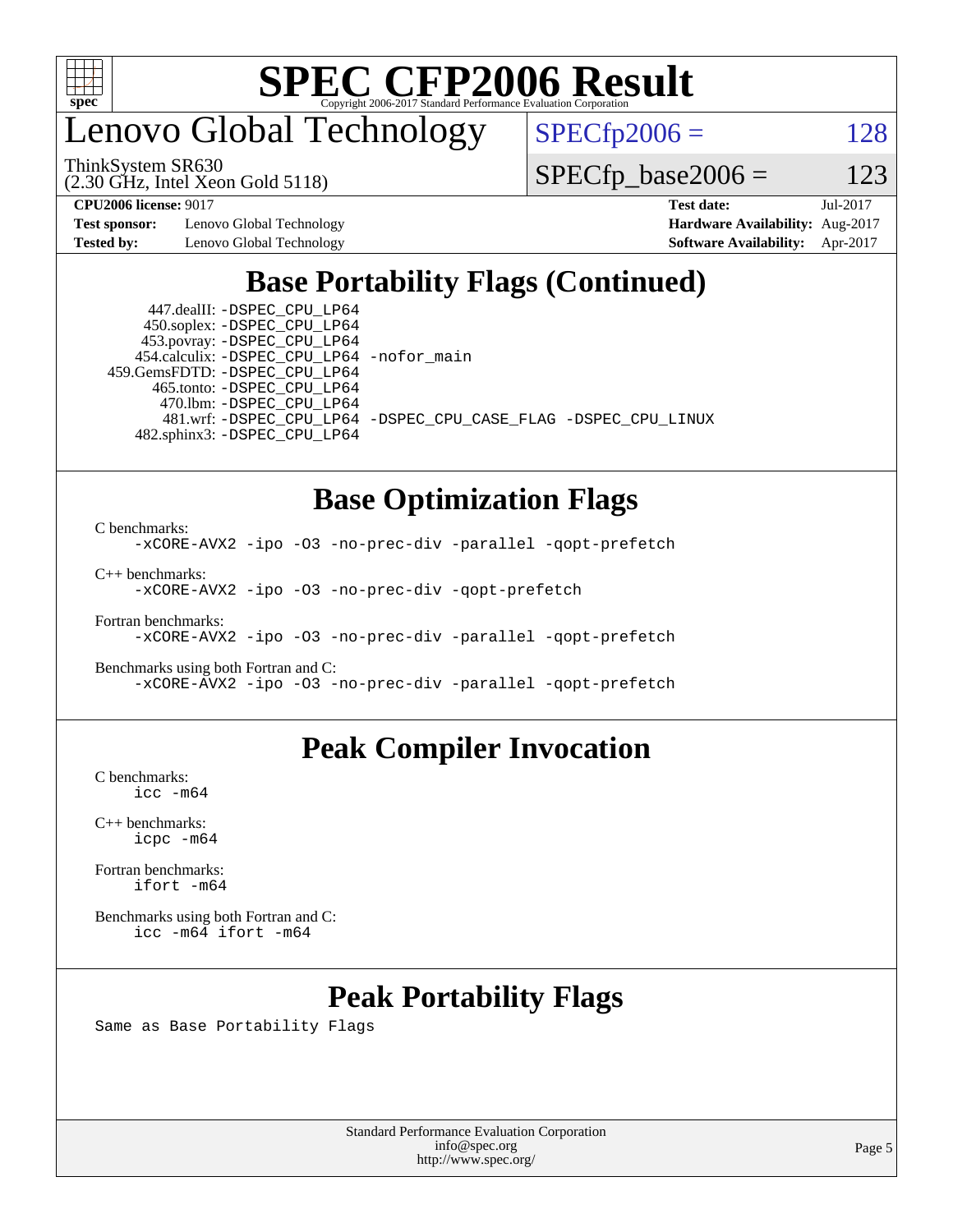

## enovo Global Technology

 $SPECTp2006 = 128$ 

(2.30 GHz, Intel Xeon Gold 5118) ThinkSystem SR630

 $SPECTp\_base2006 = 123$ 

**[Test sponsor:](http://www.spec.org/auto/cpu2006/Docs/result-fields.html#Testsponsor)** Lenovo Global Technology **[Hardware Availability:](http://www.spec.org/auto/cpu2006/Docs/result-fields.html#HardwareAvailability)** Aug-2017 **[Tested by:](http://www.spec.org/auto/cpu2006/Docs/result-fields.html#Testedby)** Lenovo Global Technology **[Software Availability:](http://www.spec.org/auto/cpu2006/Docs/result-fields.html#SoftwareAvailability)** Apr-2017

**[CPU2006 license:](http://www.spec.org/auto/cpu2006/Docs/result-fields.html#CPU2006license)** 9017 **[Test date:](http://www.spec.org/auto/cpu2006/Docs/result-fields.html#Testdate)** Jul-2017

#### **[Peak Optimization Flags](http://www.spec.org/auto/cpu2006/Docs/result-fields.html#PeakOptimizationFlags)**

[C benchmarks](http://www.spec.org/auto/cpu2006/Docs/result-fields.html#Cbenchmarks):

433.milc: basepeak = yes

 $470.$ lbm: basepeak = yes

 $482$ .sphinx3: basepeak = yes

[C++ benchmarks:](http://www.spec.org/auto/cpu2006/Docs/result-fields.html#CXXbenchmarks)

 444.namd: [-prof-gen](http://www.spec.org/cpu2006/results/res2017q4/cpu2006-20170918-49489.flags.html#user_peakPASS1_CXXFLAGSPASS1_LDFLAGS444_namd_prof_gen_e43856698f6ca7b7e442dfd80e94a8fc)(pass 1) [-prof-use](http://www.spec.org/cpu2006/results/res2017q4/cpu2006-20170918-49489.flags.html#user_peakPASS2_CXXFLAGSPASS2_LDFLAGS444_namd_prof_use_bccf7792157ff70d64e32fe3e1250b55)(pass 2) [-xCORE-AVX2](http://www.spec.org/cpu2006/results/res2017q4/cpu2006-20170918-49489.flags.html#user_peakPASS2_CXXFLAGSPASS2_LDFLAGS444_namd_f-xCORE-AVX2)(pass 2)  $-par-num-threads=1(pass 1) -ipo(pass 2) -O3(pass 2)$  $-par-num-threads=1(pass 1) -ipo(pass 2) -O3(pass 2)$  $-par-num-threads=1(pass 1) -ipo(pass 2) -O3(pass 2)$  $-par-num-threads=1(pass 1) -ipo(pass 2) -O3(pass 2)$  $-par-num-threads=1(pass 1) -ipo(pass 2) -O3(pass 2)$  $-par-num-threads=1(pass 1) -ipo(pass 2) -O3(pass 2)$ [-no-prec-div](http://www.spec.org/cpu2006/results/res2017q4/cpu2006-20170918-49489.flags.html#user_peakPASS2_CXXFLAGSPASS2_LDFLAGS444_namd_f-no-prec-div)(pass 2) [-fno-alias](http://www.spec.org/cpu2006/results/res2017q4/cpu2006-20170918-49489.flags.html#user_peakCXXOPTIMIZEOPTIMIZE444_namd_f-no-alias_694e77f6c5a51e658e82ccff53a9e63a) [-auto-ilp32](http://www.spec.org/cpu2006/results/res2017q4/cpu2006-20170918-49489.flags.html#user_peakCXXOPTIMIZE444_namd_f-auto-ilp32)

447.dealII: basepeak = yes

 $450$ .soplex: basepeak = yes

```
 453.povray: -prof-gen(pass 1) -prof-use(pass 2) -xCORE-AVX2(pass 2)
         -par-num-threads=1-ipo-O3(pass 2)-no-prec-div(pass 2) -unroll4 -ansi-alias
```
[Fortran benchmarks](http://www.spec.org/auto/cpu2006/Docs/result-fields.html#Fortranbenchmarks):

 $410.bwaves: basepeak = yes$ 

 416.gamess: [-prof-gen](http://www.spec.org/cpu2006/results/res2017q4/cpu2006-20170918-49489.flags.html#user_peakPASS1_FFLAGSPASS1_LDFLAGS416_gamess_prof_gen_e43856698f6ca7b7e442dfd80e94a8fc)(pass 1) [-prof-use](http://www.spec.org/cpu2006/results/res2017q4/cpu2006-20170918-49489.flags.html#user_peakPASS2_FFLAGSPASS2_LDFLAGS416_gamess_prof_use_bccf7792157ff70d64e32fe3e1250b55)(pass 2) [-xCORE-AVX2](http://www.spec.org/cpu2006/results/res2017q4/cpu2006-20170918-49489.flags.html#user_peakPASS2_FFLAGSPASS2_LDFLAGS416_gamess_f-xCORE-AVX2)(pass 2)  $-par-num-threads=1(pass 1) -ipo(pass 2) -O3(pass 2)$  $-par-num-threads=1(pass 1) -ipo(pass 2) -O3(pass 2)$  $-par-num-threads=1(pass 1) -ipo(pass 2) -O3(pass 2)$  $-par-num-threads=1(pass 1) -ipo(pass 2) -O3(pass 2)$  $-par-num-threads=1(pass 1) -ipo(pass 2) -O3(pass 2)$  $-par-num-threads=1(pass 1) -ipo(pass 2) -O3(pass 2)$ [-no-prec-div](http://www.spec.org/cpu2006/results/res2017q4/cpu2006-20170918-49489.flags.html#user_peakPASS2_FFLAGSPASS2_LDFLAGS416_gamess_f-no-prec-div)(pass 2) [-unroll2](http://www.spec.org/cpu2006/results/res2017q4/cpu2006-20170918-49489.flags.html#user_peakOPTIMIZE416_gamess_f-unroll_784dae83bebfb236979b41d2422d7ec2) [-inline-level=0](http://www.spec.org/cpu2006/results/res2017q4/cpu2006-20170918-49489.flags.html#user_peakOPTIMIZE416_gamess_f-inline-level_318d07a09274ad25e8d15dbfaa68ba50) [-scalar-rep-](http://www.spec.org/cpu2006/results/res2017q4/cpu2006-20170918-49489.flags.html#user_peakOPTIMIZE416_gamess_f-disablescalarrep_abbcad04450fb118e4809c81d83c8a1d)

 $434$ .zeusmp: basepeak = yes

437.leslie3d: basepeak = yes

```
 459.GemsFDTD: -prof-gen(pass 1) -prof-use(pass 2) -xCORE-AVX2(pass 2)
            -par-num-threads=1-ipo-O3(pass 2)-no-prec-div(pass 2) -unroll2 -inline-level=0
            -qopt-prefetch -parallel
```
 465.tonto: [-prof-gen](http://www.spec.org/cpu2006/results/res2017q4/cpu2006-20170918-49489.flags.html#user_peakPASS1_FFLAGSPASS1_LDFLAGS465_tonto_prof_gen_e43856698f6ca7b7e442dfd80e94a8fc)(pass 1) [-prof-use](http://www.spec.org/cpu2006/results/res2017q4/cpu2006-20170918-49489.flags.html#user_peakPASS2_FFLAGSPASS2_LDFLAGS465_tonto_prof_use_bccf7792157ff70d64e32fe3e1250b55)(pass 2) [-xCORE-AVX2](http://www.spec.org/cpu2006/results/res2017q4/cpu2006-20170918-49489.flags.html#user_peakPASS2_FFLAGSPASS2_LDFLAGS465_tonto_f-xCORE-AVX2)(pass 2)  $-par-num-threads=1(pass 1) -ipo(pass 2) -O3(pass 2)$  $-par-num-threads=1(pass 1) -ipo(pass 2) -O3(pass 2)$  $-par-num-threads=1(pass 1) -ipo(pass 2) -O3(pass 2)$  $-par-num-threads=1(pass 1) -ipo(pass 2) -O3(pass 2)$  $-par-num-threads=1(pass 1) -ipo(pass 2) -O3(pass 2)$  $-par-num-threads=1(pass 1) -ipo(pass 2) -O3(pass 2)$ [-no-prec-div](http://www.spec.org/cpu2006/results/res2017q4/cpu2006-20170918-49489.flags.html#user_peakPASS2_FFLAGSPASS2_LDFLAGS465_tonto_f-no-prec-div)(pass 2) [-inline-calloc](http://www.spec.org/cpu2006/results/res2017q4/cpu2006-20170918-49489.flags.html#user_peakOPTIMIZE465_tonto_f-inline-calloc) [-qopt-malloc-options=3](http://www.spec.org/cpu2006/results/res2017q4/cpu2006-20170918-49489.flags.html#user_peakOPTIMIZE465_tonto_f-qopt-malloc-options_0fcb435012e78f27d57f473818e45fe4) [-auto](http://www.spec.org/cpu2006/results/res2017q4/cpu2006-20170918-49489.flags.html#user_peakOPTIMIZE465_tonto_f-auto) [-unroll4](http://www.spec.org/cpu2006/results/res2017q4/cpu2006-20170918-49489.flags.html#user_peakOPTIMIZE465_tonto_f-unroll_4e5e4ed65b7fd20bdcd365bec371b81f)

[Benchmarks using both Fortran and C](http://www.spec.org/auto/cpu2006/Docs/result-fields.html#BenchmarksusingbothFortranandC):

435.gromacs: basepeak = yes

 $436.cactusADM:basepeak = yes$ 

Continued on next page

| <b>Standard Performance Evaluation Corporation</b> |
|----------------------------------------------------|
| info@spec.org                                      |
| http://www.spec.org/                               |